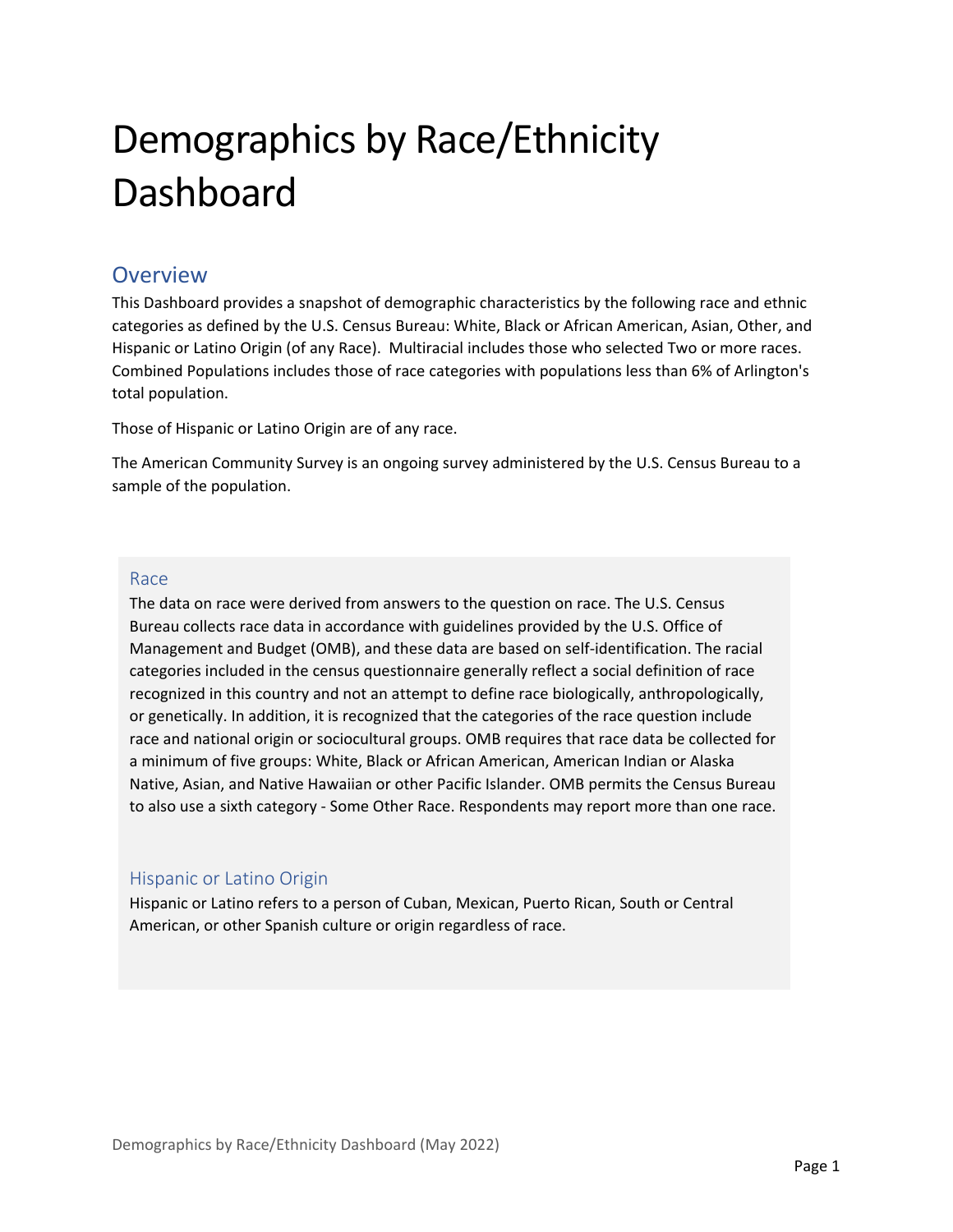## Variable Definitions

| Age                                | Census Bureau programs define age as the length of time in<br>completed years that a person has lived.                                                                                                                                                                                                                                                                               |
|------------------------------------|--------------------------------------------------------------------------------------------------------------------------------------------------------------------------------------------------------------------------------------------------------------------------------------------------------------------------------------------------------------------------------------|
| <b>Bachelor's Degree or Higher</b> | Refers to the highest level of education completed in terms of<br>the highest degree or the highest level of schooling completed.                                                                                                                                                                                                                                                    |
| <b>Below Poverty level</b>         | Census Bureau uses a set of money income thresholds that vary<br>by family size and composition to determine who is in poverty. If<br>the total income for a family or unrelated individual falls below<br>the relevant poverty threshold, then the family (and every<br>individual in it) or unrelated individual is considered in poverty.                                         |
| <b>Census Tract</b>                | A small, relatively permanent statistical subdivision of a county.<br>Census tracts ideally contain about 4,000 people and 1,600<br>housing units.                                                                                                                                                                                                                                   |
| Computer                           | Percent of population living in households without a computer<br>including desktop, laptop, netbook, notebook computer,<br>handheld computer, smart mobile phone or other handheld<br>wireless computers.                                                                                                                                                                            |
| <b>Disability</b>                  | Noninstitutionalized population with a long-lasting physical,<br>mental, or emotional condition. This condition can make it<br>difficult for a person to do activities such as walking, climbing<br>stairs, dressing, bathing, learning, or remembering. This<br>condition can also impede a person from being able to go<br>outside the home alone or to work at a job or business. |
| Household                          | A household includes all the people who occupy a housing unit<br>(such as a house or apartment) as their usual place of residence.                                                                                                                                                                                                                                                   |
| <b>Household Income</b>            | The sum of the income of all people 15 years and older living in<br>the household.                                                                                                                                                                                                                                                                                                   |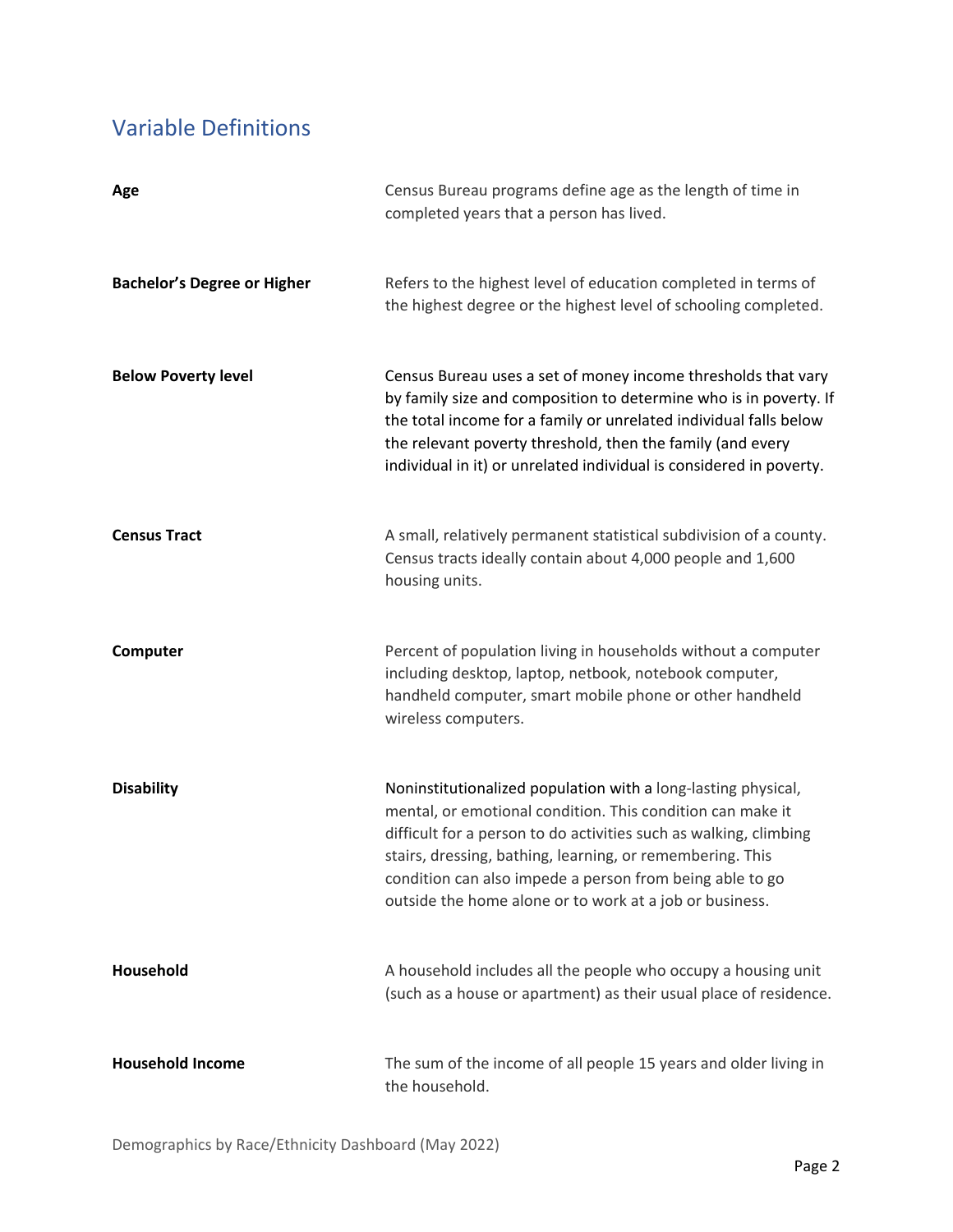| <b>Housing Unit Type</b>            | Refers to the number of separate spaces or structures that are<br>occupied by households. Units are categories into the following:                                                                                                    |
|-------------------------------------|---------------------------------------------------------------------------------------------------------------------------------------------------------------------------------------------------------------------------------------|
|                                     | Single family detached: One Unit per structure.                                                                                                                                                                                       |
|                                     | Single family Attached: Two to Four Units per structure                                                                                                                                                                               |
|                                     | Multi Family: Five or more Units per structure.                                                                                                                                                                                       |
| <b>Household Type</b>               | Households are classified by type according to the sex of the<br>householder and the presence of relatives. Examples include:<br>married couple family; male householder, no wife present;<br>female householder, no husband present. |
|                                     | Family: A family includes a householder and one or more people<br>living in the same household who are related to the householder<br>by birth, marriage, or adoption.                                                                 |
|                                     | Non Family: A nonfamily household consists of a householder<br>living alone (a one-person household) or where the householder<br>shares the home only with people to whom he/she is not related<br>(e.g., a roommate).                |
| <b>Labor Force Rate</b>             | Represents the proportion of the population that is in the labor<br>force.                                                                                                                                                            |
| <b>Limited English Proficiency</b>  | Population 5 years and older who do not speak English "very<br>well" at home.                                                                                                                                                         |
| <b>Median Age</b>                   | The median age is the age at the midpoint of the population. Half<br>of the population is older than the median age and half of the<br>population is younger.                                                                         |
| <b>Median household Income</b>      | The median income divides the income distribution into two<br>equal groups, one having incomes above the median, and other<br>having incomes below the median.                                                                        |
| <b>Means Transportation to Work</b> | The principal mode of travel or type of conveyance, by distance<br>rather than time, that the worker usually used to get from home<br>to work during the employment status reference week.                                            |